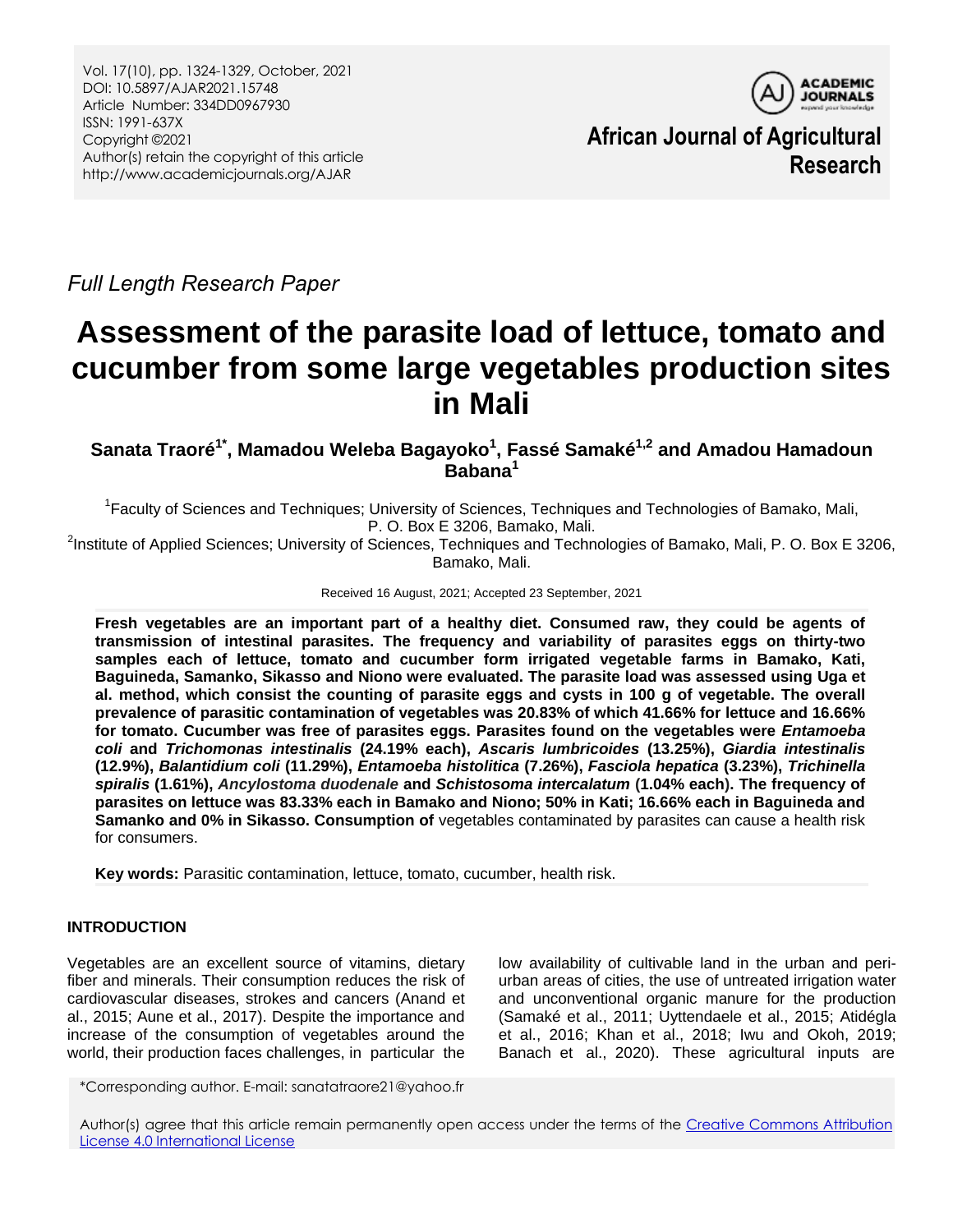sometimes sources of parasitic contamination on vegetables (Abe et al., 2016; Ghimire et al., 2020). The accumulation of parasites in soil and the water used to irrigate crops, raises concerns about contamination of the food chain. Literature reported the link between foodborne illness and the consumption of fresh vegetables (Olyaei and Hajivandi, 2013; CallejOn et al., 2015; Alhabbal, 2016). Contamination is linked to the use of untreated wastewater in vegetable production. Among pathogens causing diseases, intestinal parasitic infection is responsible for infecting more than two billion individuals worldwide (Tigabu et al., 2019)**.** And some species of protozoan parasites could cause serious health problems and economic issues (Yusof, 2017).

Campos et al. (2018) have found helminth eggs in agricultural irrigation water (0.1–3 total helminth eggs/L) in Colombia. In addition, Kafle et al. (2014) obtained eggs of *Ascaris lumbricoides*, *Strongyloides stercoralis* and *Giardia* in vegetables soil in Nepal. Also, studies done by various authors demonstrated the contamination of vegetables by many parasites such as *Entamoeba* spp. (*histolytica*, *dispar* and *coli*), *A. lumbricoides*, *Giardia lambliae*, *Trichuris trichura*, *Fasciola* spp., *Echonococcus* spp., Toxocora spp., *S. stercoralis* (Alemu et al., 2020; Idahosa, 2011; Sia et al., 2012; Eraky et al., 2014; Mohamed et al., 2016; Rahmati et al., 2017). The use of contaminated soil has been found to be source of parasitic contamination of vegetables (Kłapeć and Borecka, 2012; Amoah, 2014). Untreated irrigation water has been reported to be responsible for vegetables contamination in West and East Africa (Cobbina et al., 2013; Amoah, 2014; Akinde et al., 2016; Woldetsadik et al., 2017; Amoah et al., 2018; Kayombo and Mayo, 2018). Untreated irrigation water is used in agriculture because of its advantages, as they are rich in nutrients. It increases yield and reduces production costs by saving fertilizers (Valipour and Singh, 2016; Libutti et al., 2018; Arena et al., 2020; Ungureanu et al., 2020).Literature reported that long-term irrigation with wastewater induces changes in chemical and biological properties of soils. This could present a potential risk of contamination of vegetables by biological and chemical agents (Edokpayi et al., 2016; Alengebawy et al., 2021). Transmission of helminths from the digestive tract is linked to the consumption of raw vegetables exposed to wastewater (Adegoke et al., 2018; Amoah et al., 2018). WHO has reported that lettuce eaten raw, irrigated with untreated sewage could cause transmission of parasitic nematode infections (WHO, 2006). No study has been done in Mali to determine the parasitic quality of vegetables.The economy of Mali is not strong to support the construction of irrigation channels as recommended by WHO standard (WHO, 2006) and Government cannot also stop farmers from using the water because the livelihoods of many people depend on it. Since the treatment of untreated water is not a realistic option and banning its use will threaten many livelihoods and urban vegetable supply in

Mali. This study therefore aimed at determining the parasitic contaminants of lettuce, tomato and cucumber from some vegetable production sites in Mali, in order to assess the health risk related to their consumption.

#### **MATERIALS AND METHODS**

#### **Study sites**

The study was done from June to December 2015 in Bamako (12° 39′ 00″ N, 8° 00′ 00″ W), Kati (12° 45′ 00″ N, 8° 04′ 00″ W), Baguineda (12° 37′ 00″ N, 7° 47′ 00″ W), Samanko (12°32'1" N, 8°5'3" W), Sikasso (11° 19′ 00″ N, 5° 40′ 00″ W) and Niono (14° 15′ 09″ N, 5° 59′ 34″ W). Kati, Baguineda and Samanko are peri-urban areas of Bamako, whilst Sikasso is the third region and Niono is part of the fourth region in Mali. These sites were chosen based on their accessibility and the presence of active farmers. The choice of these sites was also due to the fact that they are bulk vegetables production sites where producers use untreated water for irrigation and undecomposed organic manures for their cultivation. After the selection of sites, farmers who agreed to collaborate were selected for this study.

#### **Sampling**

Samples of lettuce, tomato and cucumber were taken randomly from farms irrigated with untreated irrigation water in Bamako, Kati, Baguineda, Samanko, Sikasso and Niono. Six samples each of lettuce, tomato and cucumber were taken randomly per site, for all of the sites (except Bamako, where only lettuce samples were taken) selected for the study. Thirty-six heads of lettuce, thirty tomatoes and cucumbers fruits each were taken from different farms. The various samples were carefully labeled, put in a sterile plastic bag, placed in polythene bags and transported on ice to the laboratory where they were analyzed immediately or stored at 4°C within 24 h before analysis. Lettuce leaves were removed from each head and combined to obtain a composite sample. Each sample of tomato and cucumber was carefully cut using sterile scissors and mixed to obtain a composite sample. Parasitic analysis was performed according to the method of Uga et al. (2009). Helminth eggs population on lettuce leaves, tomato and cucumber surface were determined by washing 100 g of each in one liter of sterile physiological saline solution (0.85% NaCl). The washing solution was allowed to settle for 10 h in one liter flask. The suspension was decanted, and the pellet transferred into 15 ml centrifuge tubes and centrifuged at 2164 rpm for 15 mn. The flask was rinsed three times with distilled water, and the solutions transferred into centrifuge tubes. All pellets contained in different tubes were added together into one tube and centrifuged again for fifteen minutes at 2164 rpm. The suspension was decanted and all deposits were added together into one tube and centrifuged again at the same speed and for the same period. Then, much of the supernatant was removed by micropipette by leaving one millilitre of the pellet. The pellet (for each sample) was observed examined in lugol on a slide under the microscope (x100), and the eggs were counted on three pellets and averaged.

## **RESULTS**

#### **The composition of parasites**

Lettuce and tomato samples in Bamako, Baguineda, Kati, Samanko and Niono were contaminated by parasites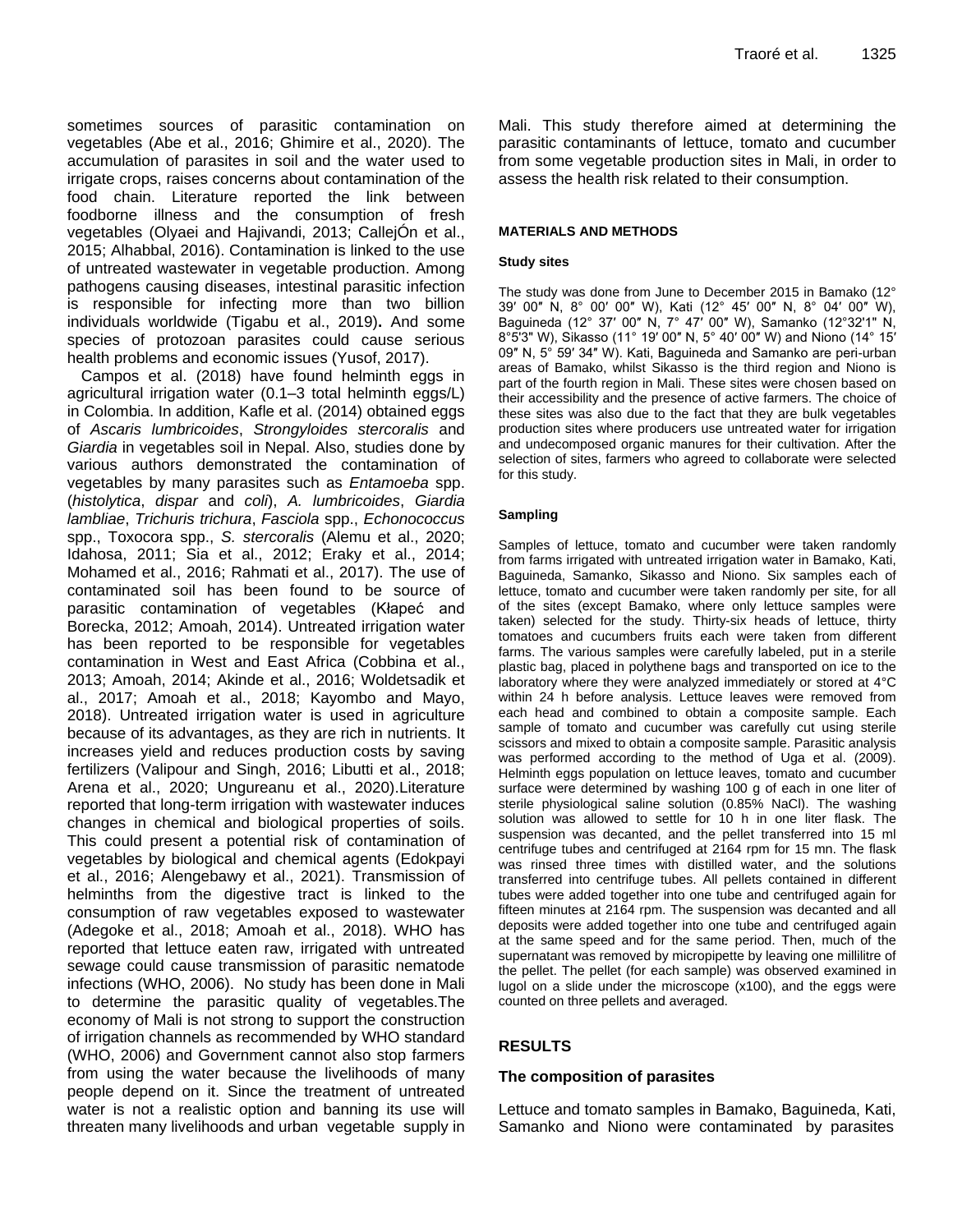

**Figure 1.** Percentage of parasitic contamination.



**Figure 2.** Prevalence of parasitic contamination of lettuce, tomato and cucumber per site.

vegetative form and parasites eggs. Between parasites, protozoan like 30 *Entamoeba coli* and *Trichomonas intestinalis* had the highest rates with 24.19% each. These were followed by 16.43 *A. lumbricoides* (13.25%), 16 *Giardia intestinalis* (12.9%), 14 *Balantidium coli* (11.29%), 9 *Entamoeba histolitica* (7.26%), 4 *Fasciola hepatica* (3.23%), 2 *Trichinella spiralis* (1.61%), 1.29 *Ancylostoma duodenale* and *Schistosoma intercalatum* (1.04% each) (Figure 1). The host of these parasites are humans, so their presence on lettuce and tomato samples could pose a health risk to population. Lettuce, most vulnerable vegetable to parasites was contaminated by 30 *Entamoeba coli*, 16 *G. intestinalis*, 11 *B. coli,* 5 *E. histolitica*, 4 *F. hepatica*, 2 *T. spiralis*, 1.29 *A. duodenale*  and *S. intercalatum*. Only 30 *T. intestinalis,* 3 *B. coli* and 4 *E. histolitica* have been found on tomato samples.

## **Parasite load per site and per vegetable**

The parasitic load of lettuce, tomato and cucumber were

determined in Bamako, Baguineda, Kati, Samanko and Niono. Cucumber samples were free of parasites at all sites and no parasite eggs were found on vegetables from Sikasso. In total, 20 (20.83%) of all vegetable samples were contaminated by parasites eggs, for which 15 (14.40%) lettuce and 5 (4.80%) tomato samples. All the 6 lettuce samples at Bamako were contaminated by parasites; 3 samples of lettuce and 1 of tomato in Kati; 1 sample each of lettuce and tomato in Samanko; 1 lettuce sample in Baguineda; four samples of lettuce and 3 of tomato in Niono. Among vegetables, lettuce was the most contaminated by parasites eggs with a percentage of 41.66, following by tomato (16.66). No parasite was found on cucumber (Figure 2). Lettuce in Bamako and Niono had the highest percentage of contamination (83.33). High percentage of contamination of tomato (50.00) was obtained in Niono.

Lettuce samples were contaminated with 30 *E. coli* (30 at Niono), *Ascaris lumricoides* (16.43 for which 12 at Bamako and 4.43 at Niono), *Giardia intestinalis* (16 at Baguineda), *B. coli* (11 at Niono)*, E. histolitica* (5 at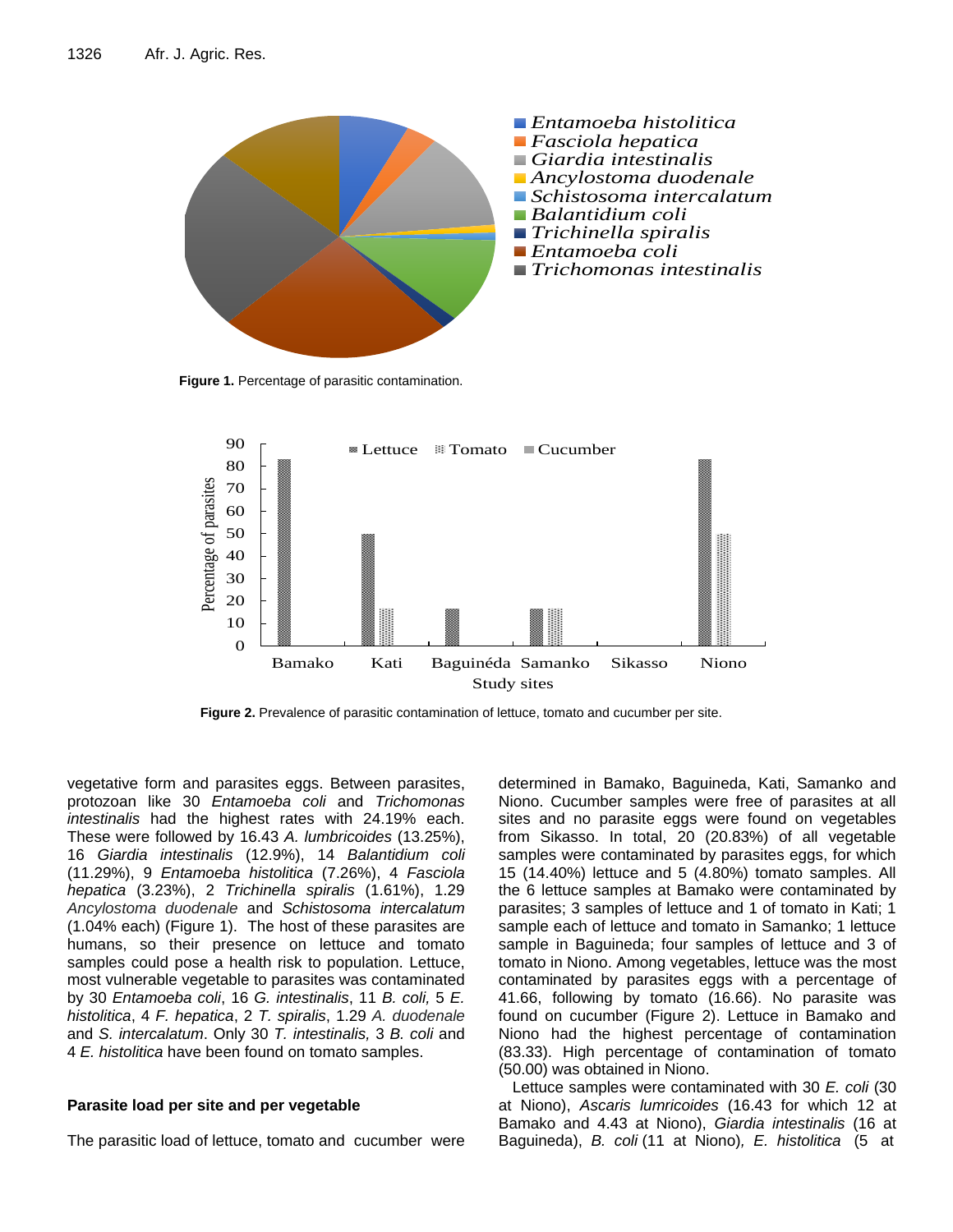Bamako), *F. hepatica* (4 for which 2 in Bamako and Kati, each), *T. spiralis* (2 at Bamako), *A. duodenale* (1.29 at Bamako) and *S. intercalatum* (1.29 at Kati). Only *T. intestinalis* (30 at Niono), *B. coli* (3 at Kati) and *E. histolitica* (4 for which 2 at Samanko and 2 at Niono) have been found on tomato samples.

## **DISCUSSION**

In this study, 20.83% of parasitic contamination were obtained amongst all (96) vegetable samples. This is in agreement with the findings of Abougrain et al. (2010) who found 58% of vegetables contamination by helminth eggs and cysts of *Giardia* spp among 126 samples. Their results and ours are similar in term of the presence of parasites, but different regarding the percentage and type of parasites. Their high rate of contamination (58%) compared to us (20.83%) could be due to the fact that they used standard methods, by which the parasites were clearly identifiable.

Lettuce from Bamako and Niono (with the parasitic prevalence of 83.33% of each) were the most contaminated compared to other sites. This high percentage of contamination in Bamako could be due to the fact that vegetable producers use poor quality water and unconventional compost for their production because of the scarcity of cultivable land (Dia, 2017; Traoré, 2020). This can be the basis of several intestinal diseases caused by parasites (Adegoke et al., 2018; Shah et al., 2019).

However, lettuce, tomato and cucumber from Sikasso were free of parasites eggs. Sikasso is an agricultural area par excellence, farmers have enough land and water source. Also, vegetable farmers receive a lot of training in good agricultural practices (composting methods and the use of irrigation water) and irrigation water and soil may not be contaminated compared to other sites. These could be the reason for the absence of parasite eggs in these samples.

In the present study, parasitic analysis of vegetables showed the presence of *E. coli* and *T. intestinalis* (24.19% each), *A. lumbricoides* (13.25%), *G. intestinalis* (12.9%), *B. coli* (11.29%) *E. histolitica* (7.26%), *Fluke*  (3.23%), and *Trichina* spp. (1.61%). Helminth eggs of *A. duodenale* and *S. intercalatum* (1.04% each) were relatively low. Of three types of vegetables examined, lettuce is the most parasitic-infected vegetable (41.66%), followed by tomato (16.66%) and cucumber (0%). This confirms work done by Amaechi et al. (2016), who found *A. lumbricoides*, *Entamoeba* spp., *F. hepatica*, *T. trichura* on lettuce and tomato. But, found that 40% of cucumber were contaminated, which is different from this study. This is also in line with the result of (Amoah et al., 2014), who obtained eggs of *A. lumbricoides*, *Hymenolepis diminuta*, *T. trichura*, *F. hepatica* and *Strongyloides* larvae in lettuce samples. This study is however, not consistent

with that done by (Chau et al., 2014) who found eggs of *Fasciola* spp. (83.33%), *Ascaris* spp. (85.19%) and *Trichuris* spp. (64.81%), *Clonorchis sinensis* (16.67%); *Cryptosporidium, Isospora* and *Cyclospora* protozoan oocysts in vegetables.

The contamination of vegetables by parasites eggs in other countries have also been reported in Nigeria (Idahosa, 2011), Egypt (Eraky et al., 2014), Ethiopia (Woldetsadik et al., 2017), Ghana (Amoah et al., 2018), Philippines (Sia, 2012), and Sudan (Mohamed et al., 2016). As in the present study, *Ascaris* spp. have been the common parasites identified in vegetables from these countries at different rates. *Ascaris* spp. are soil transmitted helminths and their eggs remain persistent in soils for years (Echazú et al., 2015). This may explain his presence in those vegetables. The reasons for parasitic contamination on vegetables were probably from contaminated fertilizers on soil (Uga et al., 2009; Kłapeć and Borecka, 2012), and wastewater (Keraita et al., 2014). The differences observed in the levels of different pathogenic intestinal parasites of fresh vegetables reported in this work and other studies were expected. Several factors such as the use of untreated supplies of sewage and water, manure as a fertilizer for crop production, various agronomic practices, methods used for detection of intestinal parasites, the type and number of samples examined (Park et al., 2015; Adegoke et al., 2016).

Consumption of vegetables particularly raw plays an important role in the transmission of parasitic contaminations (Odeyemi, 2016; Punsawad et al., 2019) and is important source of foodborne epidemics in developing countries. A high incidence of human intestinal parasites has been found in communities that consume raw vegetables, particularly when vegetables are grown on farmland fertilized with untreated human and animal waste (Ishaku et al., 2013). The contamination took place before harvest, through contaminated manure, sewage sludge, untreated irrigation water or runoff water from livestock farms or directly from animals wild and domestic.

## **Conclusion**

Vegetable crops analyzed in this study were contaminated by parasites (up to 20.83%). Vegetables (41.66% of lettuce and 16.66 of tomato) were contaminated with parasites, and the parasite load was higher in Bamako and Niono with a prevalence of 83.33% of each compared to other sites. Cucumber samples were free of parasites at all sites. Contamination of fresh vegetables produced in Mali by pathogenic intestinal parasites could constitute a risk of public health concern. The Malian government should sensitize and assist farmers to treat irrigation water and organic fertilizers for vegetable production. Sellers should wash their vegetables with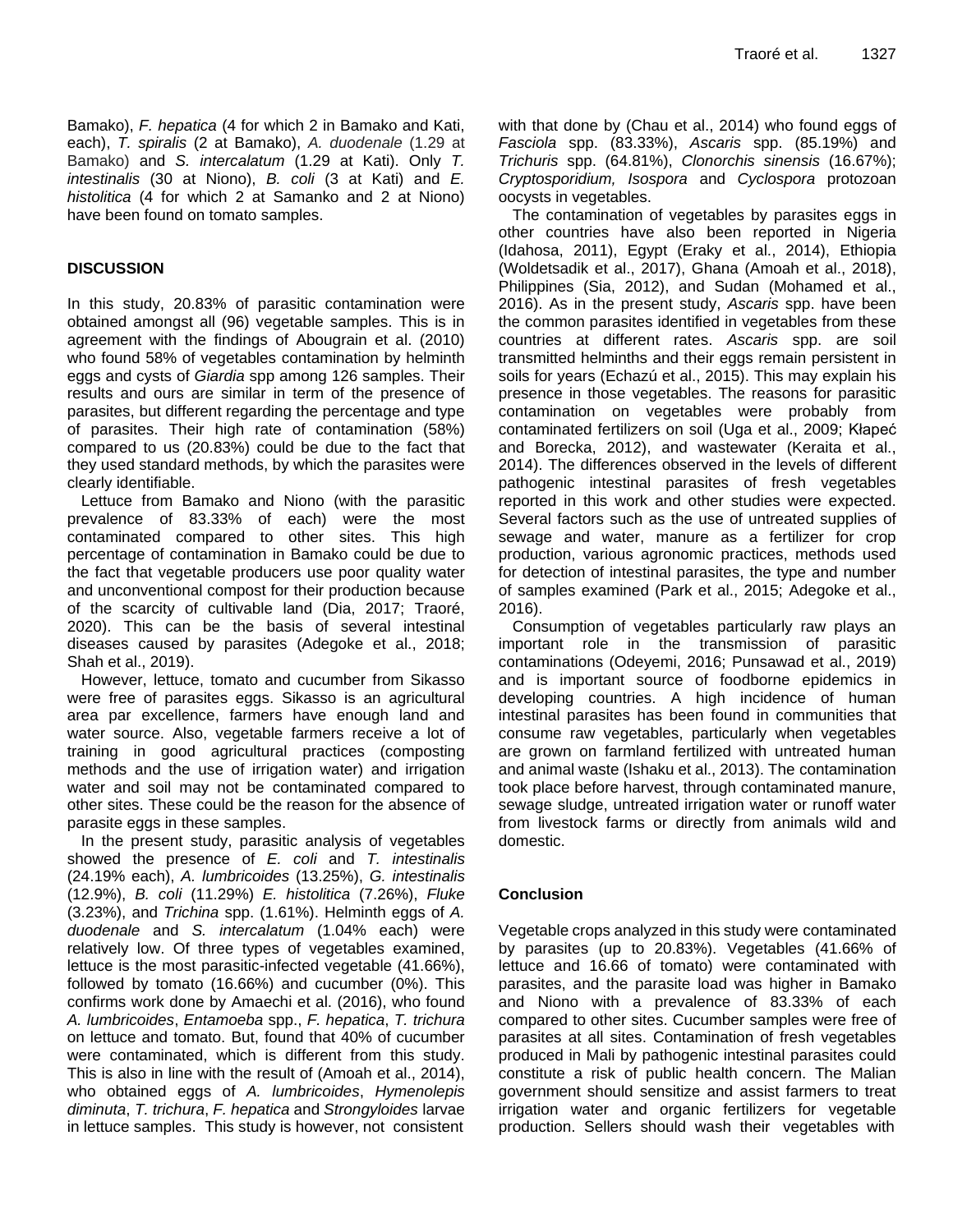clean water (and changed water after each use) before displaying them on the table. Consumers should also sanitize vegetables before consumption, particularly those eaten raw.

#### **CONFLICT OF INTERESTS**

The authors have not declared any conflict of interests.

#### **ACKNOWLEDGMENT**

The authors appreciate the West African Agricultural Productivity Program (WAAPP-2A) for the financial support of this project.

#### **REFERENCES**

- Abe EM, Ajah LJ, Ayuba SO, Mogaji H, Ekpo UF (2016). Geohelminths contamination of fruits and vegetables sold in Lafia markets. Annual Research and Review in Biology 11(2):1–8. Available at: https://doi.org/10.9734/ARRB/2016/25566
- [Abougrain](https://www.researchgate.net/scientific-contributions/Amal-Khalifa-Abougrain-72622357) AK, [Nahaisi](https://www.researchgate.net/profile/Mohamed-Nahaisi) M, [Madi](https://www.researchgate.net/scientific-contributions/NS-Madi-72403301) NS, [Saied](https://www.researchgate.net/scientific-contributions/Mohamed-Mohamed-Saied-72180444) MM (2010). Parasitological contamination in salad vegetables in Tripoli-Libya. [Food](https://www.researchgate.net/journal/Food-Control-0956-7135) [Control](https://www.researchgate.net/journal/Food-Control-0956-7135) 21(5):760-762. Available at: https://doi.org[/10.1016/j.foodcont.2009.11.005](http://dx.doi.org/10.1016/j.foodcont.2009.11.005)
- Adegoke AA, Amoah ID, Stenström TA, Verbyla ME, Mihelcic JR (2018). Epidemiological evidence and health risks associated with agricultural reuse of partially treated and untreated wastewater: a review. Frontiers in public health 6:337. Available at: https://doi.org/10.3389/fpubh.2018.00337
- Adegoke AA, Awolusi, OO, Stenström TA (2016). Organic fertilizers: Public health intricacies. In: Larramendy ML, Soloneski S (Eds.), Organic fertilizers-From basic concepts to applied outcomes. IntechOpen.
- Akinde SB, Sunday AA, Adeyemi FM, Fakayode IB, Oluwajide OO, Adebunmi AA, Oloke JK, Adebooye CO (2016). Microbes in irrigation water and fresh vegetables: potential pathogenic bacteria assessment and implications for food safety. Applied Biosafety 21(2):89-97. Available at: https://doi.org/10.1177/1535676016652231
- Alemu G, Nega M, Alemu M (2020). Parasitic contamination of fruits and vegetables collected from local markets of Bahir Dar city, Northwest Ethiopia. Research and Reports in Tropical Medicine 11:17-25. Available at: https://doi.org/10.2147/RRTM.S244737
- 
- Alengebawy A, Abdelkhalek ST, Qureshi SR, Wang MQ (2021). Heavy metals and pesticides toxicity in agricultural soil and plants: ecological risks and human health implications. Toxics 9(3):42. Available at: https://doi.org/10.3390/toxics9030042
- Alhabbal AT (2016). The prevalence of parasitic contamination on common sold vegetables in Alqalamoun region. International journal of Pharmaceutical Sciences Review and Research 30(18):94:97.
- Amaechi EC, Ohaeri CC, Ukpai, OM, Adegbite RA (2016). Prevalence of parasitic contamination of salad vegetables in Ilorin, North Central, Nigeria. Momona Ethiopian. Journal of Science 8(2):136-145. Available at: http://dx.doi.org/10.4314/mejs.v8i2.3
- Amoah ID (2014). Helminth infection risk associated with the use of wastewater in urban agriculture in Kumasi, Ghana [Master's thesis, Kwame Nkrumah University of Science and Technology]. KNUSTSpace. Available at: http://ir.knust.edu.gh/xmlui/bitstream/handle/123456789/6280/ISAAC %20DENNIS%20AMOAH.pdf?sequence=1
- Amoah ID, Adegoke AA, Stenström TA (2018). Soil-transmitted helminth infections associated with wastewater and sludge reuse: a review of current evidence. Tropical medicine and International Health 23(7):692-703. Available at: https://doi.org/10.1111/tmi.13076
- Amoah P, Lente I, Senorpe AH, Abaidoo RC (2014). Quality of vegetables in Ghanaian urban farms and markets. In: Drechsel P, Keraita B(Eds.), Irrigated Urban Vegetable Production in Ghana: Characteristics, Benefits and Risk Mitigation. International Water Management Institute, pp. 89-103.
- Anand SS, Hawkes C, De Souza RJ, Mente A, Dehghan M, Nugent R, Zulyniak MA, Weis T, Bernstein AM, Krauss RM, Kromhout D (2015). Food consumption and its impact on cardiovascular disease: importance of solutions focused on the globalized food system: a report from the workshop convened by the world heart federation. Journal of the American College and Cardiology 66(14):1590-1614. Available at: https://doi.org/10.1016/j.jacc.2015.07.050
- Arena C, Genco M, Mazzola MR (2020). Environmental benefits and economical sustainability of urban wastewater reuse for irrigation: a cost-benefit analysis of an existing reuse project in Puglia, Italy. Water 12:2926. Available at: http//doi.org/:10.3390/w12102926
- Atidégla SC, Huat J, Agbossou EK, Saint-Macary H, Kakai RG (2016). Vegetable contamination by the fecal bacteria of poultry manure: case study of gardening sites in Southern Benin. International Journal of Food Science 2016:e4767453. https://doi.org/10.1155/2016/4767453
- Aune D, Giovannucci E, Boffetta P, Fadnes LT, Keum N, Norat T, Greenwood DC, Riboli E, Vatten LJ, Tonstad S (2017). Fruit and vegetable intake and the risk of cardiovascular disease, total cancer and all-cause mortality: a systematic review and dose-response meta-analysis of prospective studies. International Journal of Epidemiology pp. 1029-1056. Available at: https:// doi.org/ 10.1093/ije/dyw319
- Banach JL, van der Fels- Klerx HJ (2020). Microbiological reduction strategies of irrigation water for fresh produce. Journal of Food Protection 83(6):1072-1087. Available at[: https://doi.org/10.4315/JFP-](https://doi.org/10.4315/JFP-19-466)[19-466](https://doi.org/10.4315/JFP-19-466)
- CallejÓn RM, Rodríguez-Naranjo MI, Ubeda C, Hornedo-Ortega R, Garcia-Parrilla MC, Troncoso AM (2015). Reported foodborne outbreaks due to fresh produce in the United States and European Union: trends and causes. Foodborne Pathogens and disease 12(1):32–38. Available at: https://doi.org/10.1089/fpd.2014.1821
- Campos MC, Beltrán M, Fuentes N, Moreno G (2018). Helminth eggs as parasitic indicators of fecal contamination in agricultural irrigation water, biosolids, soils and pastures. Biomedica:revista del Instituto Nacional de Salud *38(*1):42–53.
- Chau HLQ, Thong HT, Chao NV, Hung PHS, Hai VV, An LV, Fujieda A, Ueru T, Akamatsu M (2014). Microbial and parasitic contamination on fresh vegetables sold in traditional markets in Hue city, Vietnam. Journal of Food and Nutrition Research 2(12):959–964. Available at: https://doi.org/ 10.12691/jfnr-2-12-16
- Cobbina SJ, Kotochi MC, Korese JK, Akrong MO (2013). Microbial contamination in vegetables the farm gate due to irrigation with wastewater in the Tamale Metropolis of Northern Ghana. Journal of Environmental Protection 4(7):676–682. [Available at:](https://doi.org/10.4236/jep.2013.47078)  <https://doi.org/10.4236/jep.2013.47078>
- Dia S. (2017). Contrôle de la qualité bactériologique et toxicologique de la laitue vendue en commune I du District de Bamako, Mali [Unpublished Master's thesis]. Université des Sciences, des Techniques et des Technologies de Bamako.
- Echazú A, Bonanno D, Juarez M, Cajal, SP, Heredia V, Caropresi S, Cimino RO, Caro N, Vargas PA, Paredes G, Krolewiecki, AJ (2015). Effect of poor access to water and sanitation as risk factors for soiltransmitted helminth infection: selectiveness by the infective route. PLoS neglected tropical Diseases 9(9):e0004111.
- Edokpayi JN, Odiyo JO, Durowoju, OS (2016). Impact of wastewater on surface water quality in developing countries: a case study of South Africa. In: Tutu H (Eds.), Water Quality. IntechOpen.
- Eraky, MA, Rashed, SM, Nasr, M, El-Hamshary, AM, El-Ghannam AS (2014). Parasitic contamination of commonly consumed fresh leafy vegetables in Benha, Egypt. Journal of Parasitology Research 613960. Available at: https://doi.org/10.1155/2014/613960
- Ghimire A, Upadhyaya J, Nayaju T, Lekhak B, Chaudhary DK, Raghavan V, Pant BR, Bajgai TR, Koirala N, Upreti MK (2020). Microbial and parasitic contamination of fresh raw vegetable samples and detection of the BlaTEM and BlaCTX-M Genes from *E. coli* isolates. Agriculture 10(8):341.